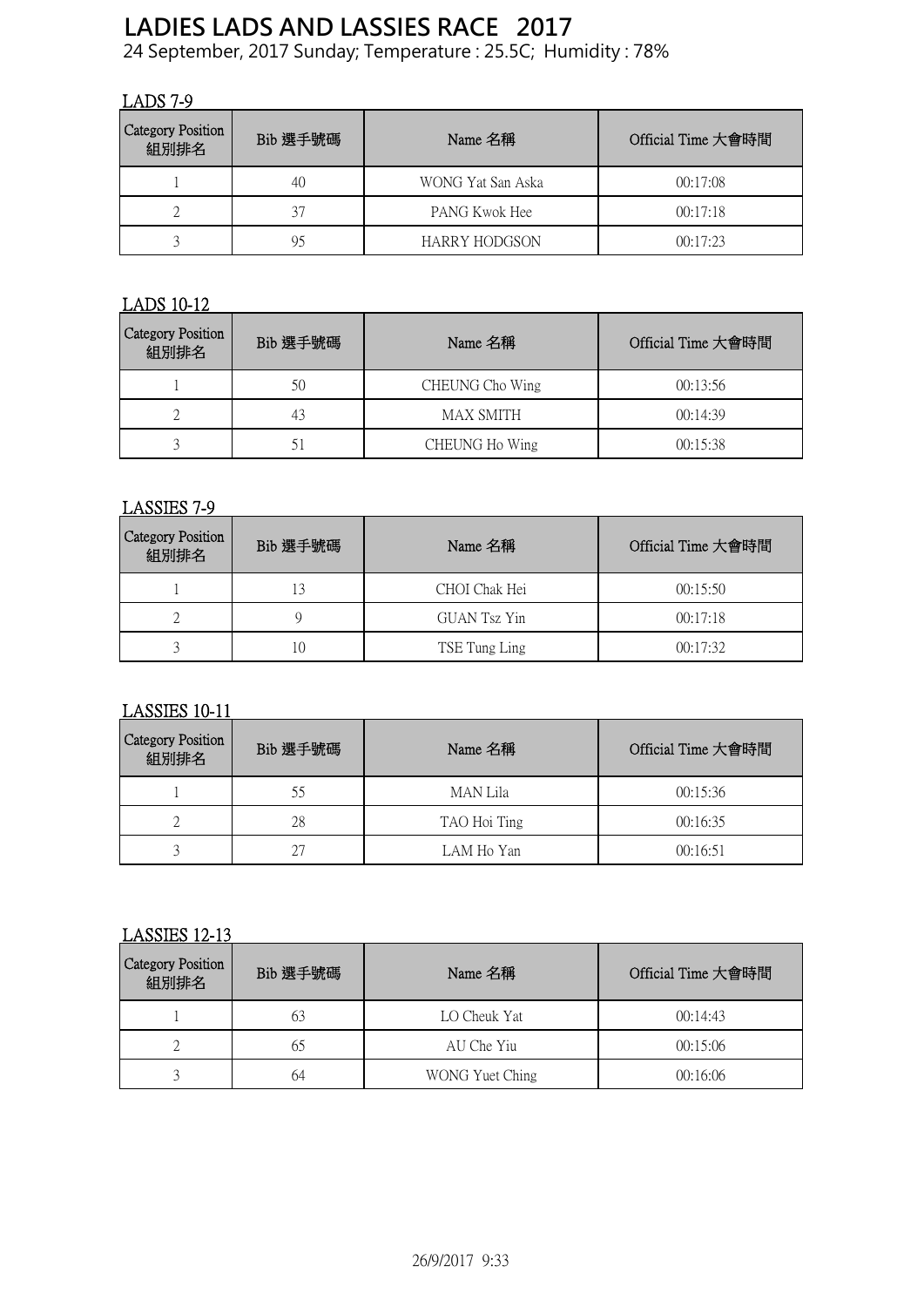## **LADIES LADS AND LASSIES RACE 2017**

24 September, 2017 Sunday; Temperature : 25.5C; Humidity : 78%

## LASSIES 14-15

| Category Position<br>組別排名 | Bib 選手號碼 | Name 名稱           | Official Time 大會時間 |
|---------------------------|----------|-------------------|--------------------|
|                           | Iб       | YANNA HUI YAT NGA | 00:15:17           |
|                           | 70       | POON Yiu Man      | 00:16:11           |
|                           |          | CHEUNG Ming Ka    | 00:16:11           |

## LASSIES 16-18

| Category Position<br>組別排名 | Bib 選手號碼 | Name 名稱         | Official Time 大會時間 |
|---------------------------|----------|-----------------|--------------------|
|                           | 80       | WONG Cheuk Ning | 00:14:43           |
| ∠                         | 79       | WU Jia Yu       | 00:15:19           |
|                           |          | WU Ya Yu        | 00:15:34           |

#### LADIES 19-34

| <b>Category Position</b><br>組別排名 | Bib 選手號碼          | Name 名稱                | Official Time 大會時間 |
|----------------------------------|-------------------|------------------------|--------------------|
|                                  | FR <sub>243</sub> | CHENG KIT YEE          | 00:17:25           |
|                                  | FR <sub>238</sub> | HO KWUN YAN            | 00:21:12           |
|                                  | FR247             | KAYLA ELIZABETH NORRIS | 00:21:37           |

## LADIES 35-39

| <b>Category Position</b><br>組別排名 | Bib 選手號碼          | Name 名稱            | Official Time 大會時間 |
|----------------------------------|-------------------|--------------------|--------------------|
|                                  | FR <sub>186</sub> | <b>BEJUNA Fely</b> | 00:17:30           |
|                                  | FR <sub>259</sub> | NADIA Nadia        | 00:19:07           |
|                                  | FR184             | ABELLO Cecille     | 00:20:43           |

#### LADIES 40-44

| Category Position<br>組別排名 | Bib 選手號碼          | Name 名稱             | Official Time 大會時間 |
|---------------------------|-------------------|---------------------|--------------------|
|                           | FR <sub>217</sub> | <b>CHEUNG Kitty</b> | 00:15:10           |
|                           | FR222             | CHEUNG LAI YU       | 00:16:40           |
|                           | FR216             | SO Po Chu           | 00:19:27           |